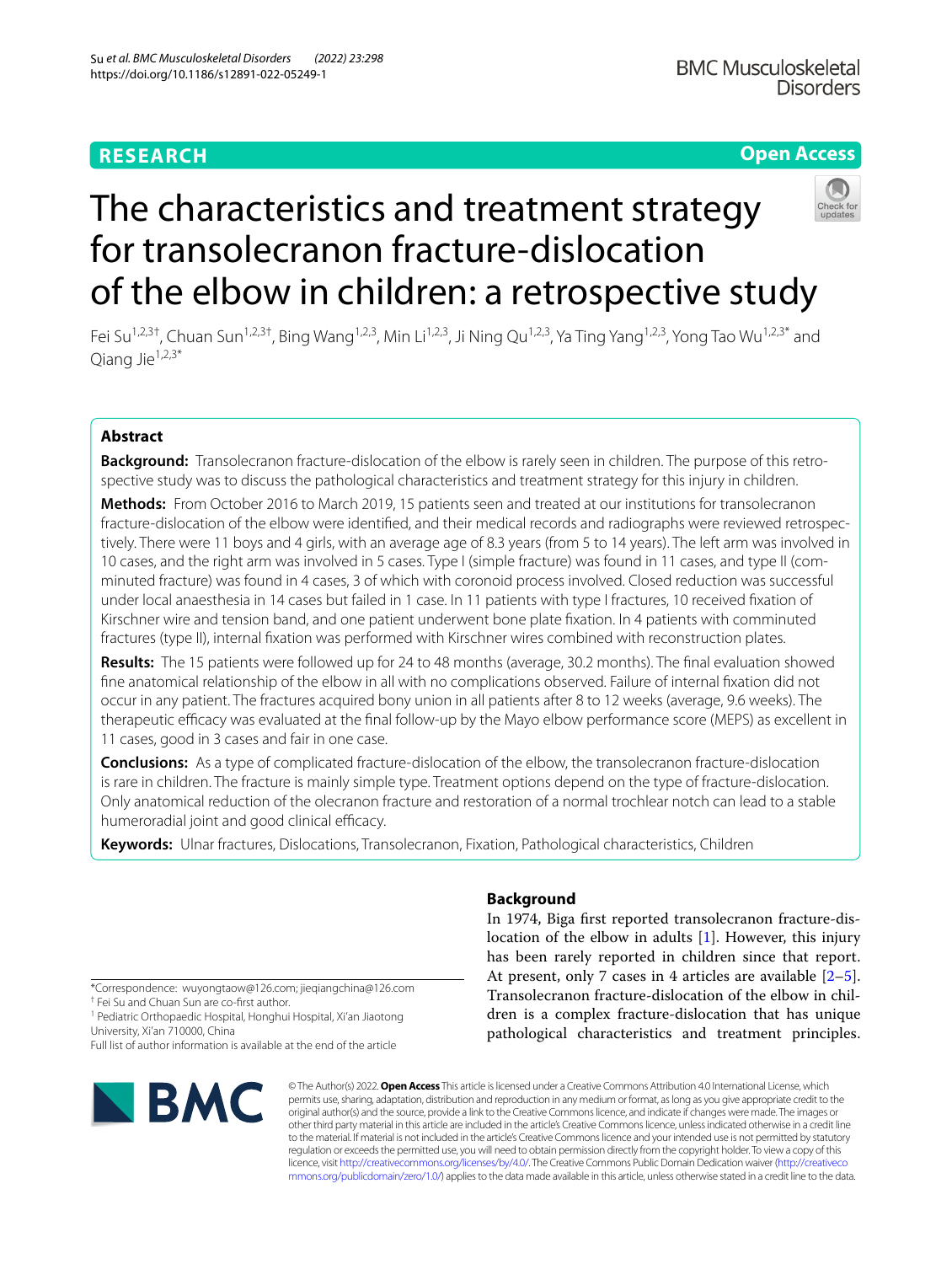Due to the difficulty of initial diagnosis, it is easily misdiagnosed as a type I Monteggia fracture, elbow varus-rotation instability or anterior dislocation of the elbow with olecranon fracture. Moreover, improper treatment may lead to forearm compartment syndrome, elbow instability, limited range of motion or even stifness of the elbow, which may seriously afect the function of the afected limb [[6](#page-6-1)]. In recent years, the incidence of complex elbow fractures and dislocations in children has gradually increased. Therefore, it is worth paying attention to avoiding misdiagnosis and improper treatment [\[7](#page-6-2)]. We reviewed 15 cases diagnosed as transolecranon fracturedislocation of the elbow in children in our department from October 2016 to March 2019. By summarizing and analysing the clinical characteristics, diagnosis and treatment of the disease, we hope it will have clinical signifcance and avoid misdiagnosis and improper treatment.

## **Methods**

This is a single-institution retrospective study describing the treatment and outcomes of transolecranon fracturedislocation of the elbow in children. The hospital database was searched in children who were admitted to our hospital between October 2016 and March 2019. This study was approved by the ethics committee of Honghui Hospital, Xi'an Jiaotong University. All guardians of the minors provided written informed consent prior to participation in the study. Inclusion criteria: (1) Children aged 0–15 years; (2) Children with dislocation of the elbow; (3) Children with fracture of the olecranon of ulna; (4) Children could be followed up completely. Exclusion criteria: (1) Children older than 15 years; (2) Children with multiple fractures; (3) Children with open fractures; (4) Children need surgical exploration because of neurovascular injuries; (5) Children with incomplete clinical data.

According to the literature, the morphology of olecranon fracture in transolecranon fracture-dislocation in adults is classifed into type I (simple type) and type II (comminuted type)  $[8]$  $[8]$ . The type I was characterized by transverse or oblique fracture, while type II was characterized by comminuted fracture alone, or accompanied by an associated injury.

All patients were treated with closed reduction and the application of plaster under local anaesthesia in the emergency room. After reduction, X-ray were performed to evaluate the fracture and dislocation. For those with satisfactory dislocation reduction, only open reduction and internal fxation were performed for fractures. If closed reduction failed, open exploration, reduction and internal fxation was performed.

Open reduction was performed after induction of general anaesthesia. A midline longitudinal dorsal incision

was made from the supracondyle of the humerus to the distal 3 to 4  $\text{cm}$  part of the fracture. The skin and subcutaneous tissue were cut in layers, the anconeus muscle was separated with subperiosteal dissection, and the fracture ends were revealed. The pathological characteristics of fractures and dislocations were then evaluated. If the fracture of the olecranon was transverse or short oblique, internal fxation with tension-band application was used with 2–3 K-wires and single tension-band wiring after reduction. When an olecranon fracture was comminuted or combined with a bone defect, it was fxed with K-wires frst after reduction, and then fxed with a reconstruction plate if C-arm fuoroscopy confrmed a satisfactory reduction and normal brachioradial relationship. After confrming satisfactory reduction of fracture-dislocation and reliable internal fxation by fuoroscopy, the wound was sutured. The elbow was fixed with a plaster bracket for 3 weeks postoperatively, and functional therapy was applied after the removal of plaster.

At 1, 2, 6 and 12 months post-op, patients were contacted by phone and returned for follow-up examination and radiographic evaluation under a protocol approved by the ethics committee. Anteroposterior and lateral radiographs were obtained to assess bony union, dislocation, ischaemic necrosis of the trochlea, early closure of the epiphysis, and heterotopic ossification. The hardware were removed after fracture healing.

Clinical examination included assessment of elbow stability and active range of motion. The therapeutic efficacy was evaluated at the fnal follow-up by the Mayo elbow performance score (MEPS). According to the MEPS, 90–100 points are considered excellent, 75–89 points as good, 60–74 points as fair and 0–59 points as poor results.

SPSS 23.0 software was used to process the data and measurement data. Continuous variables are expressed as mean $\pm$ standard deviation, and dichotomous variables are reported as raw numbers or percentages. Diferences were analyzed using Fisher's exact test for categorical variables and the Mann–Whitney U test for continuous variables. *p*-values<0.05 were considered statistically signifcant.

## **Results**

Patient demographics are summarized in Table [1.](#page-2-0) The mean follow-up was 30.2 (range, 24 to 48 months). All injuries were unilateral, and there were 11 boys and 4 girls with an average age of 8.3 years (range, 5 to 14 years). The left, non-dominant limb was involved in 10 cases, and the right, dominant extremity was involved in 5 cases. The causes of injury included falling from a scooter in 7 cases, falling from horizontal bars in 3 cases, falling from stairs in 2 cases, cycling in 2 cases and traffic accident in 1 case.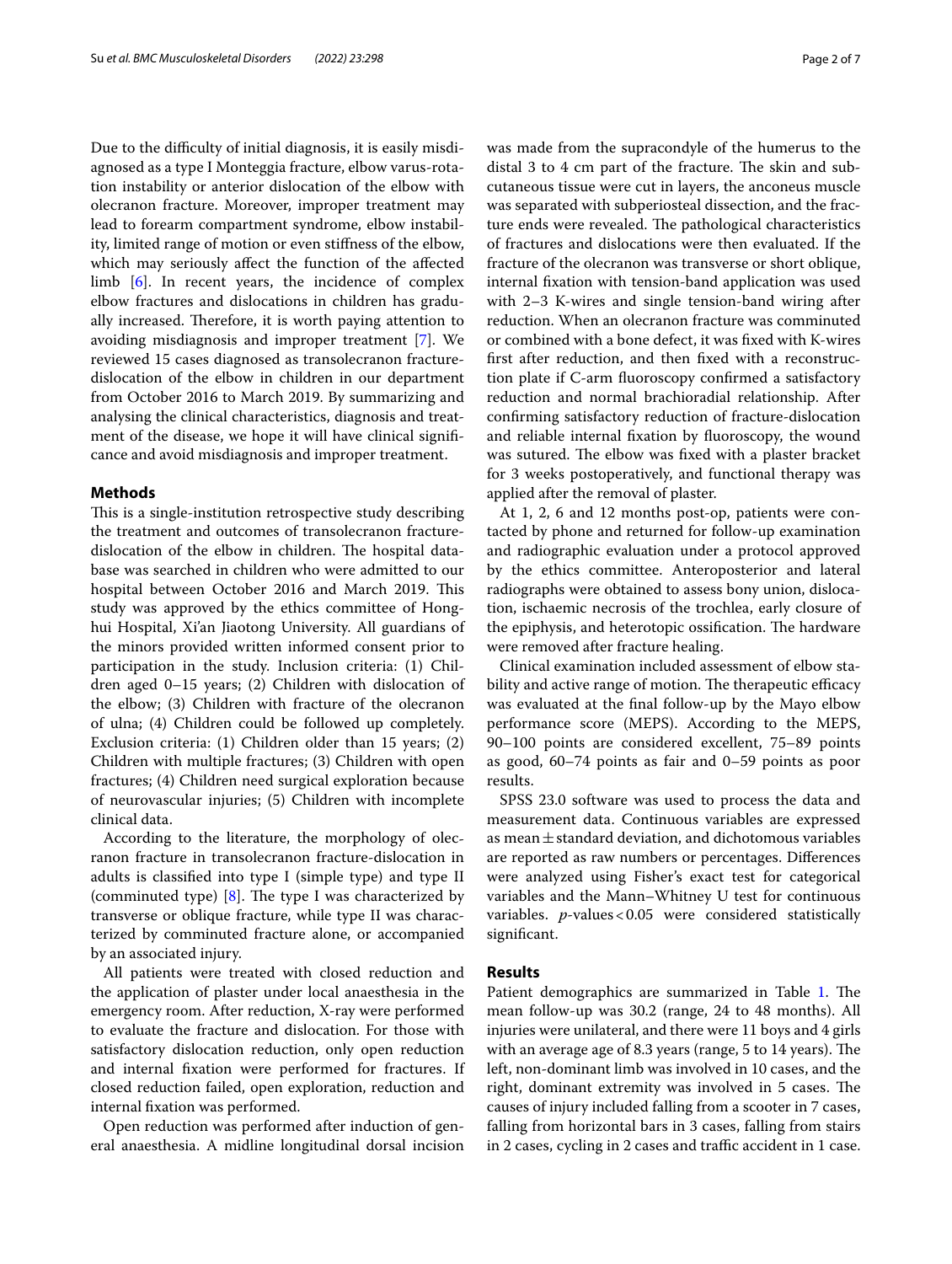| Case           | Gender | Age | <b>Fracture type</b>               | <b>Combined injury</b>          | <b>Treatment and selection of internal fixation</b> | <b>Efficacy</b><br>(MEPS) |
|----------------|--------|-----|------------------------------------|---------------------------------|-----------------------------------------------------|---------------------------|
|                | M      | 9   | Simple<br>(transverse fracture)    | <b>No</b>                       | OR, K-wires and tension-band wiring                 | Excellent                 |
| 2              | M      | 7   | Simple<br>(transverse fracture)    | <b>No</b>                       | OR, K-wires and tension-band wiring                 | Excellent                 |
| 3              | M      | 5   | Simple<br>(transverse fracture)    | <b>No</b>                       | OR, K-wires and tension-band wiring                 | Excellent                 |
| $\overline{4}$ | M      | 14  | Simple<br>(transverse fracture)    | Medial epicondyle of humerus    | OR, K-wires and tension-band wiring                 | Good                      |
| 5              | F      | 8   | Simple<br>(transverse fracture)    | <b>No</b>                       | OR, K-wires and tension-band wiring                 | Good                      |
| 6              | M      | 6   | Simple<br>(transverse fracture)    | <b>No</b>                       | OR, K-wires and tension-band wiring                 | Excellent                 |
| 7              | F      | 9   | Simple<br>(transverse fracture)    | <b>No</b>                       | OR, K-wires and tension-band wiring                 | Excellent                 |
| 8              | M      | 11  | Comminuted                         | <b>No</b>                       | OR, K-wires and reconstruction plate                | Excellent                 |
| 9              | M      | 13  | Comminuted                         | Radial neck<br>Coronoid process | OR, K-wires and reconstruction plate                | Fair                      |
| 10             | M      | 14  | Comminuted                         | Coronoid process                | OR, K-wires and reconstruction plate                | Excellent                 |
| 11             | F      | 12  | Comminuted                         | Coronoid process                | OR, K-wires and reconstruction plate                | Good                      |
| 12             | F      | 14  | Simple<br>(transverse fracture)    | No                              | OR, K-wires and tension-band wiring                 | Excellent                 |
| 13             | M      | 7   | Simple<br>(transverse fracture)    | No                              | OR, K-wires and tension-band wiring                 | Excellent                 |
| 14             | M      | 8   | Simple<br>(transverse fracture)    | <b>No</b>                       | OR, K-wires and tension-band wiring                 | Excellent                 |
| 15             | M      | 10  | Simple<br>(short oblique fracture) | <b>No</b>                       | OR, reconstruction plate                            | Excellent                 |

<span id="page-2-0"></span>**Table 1** The characteristics, treatment strategy and outcome for the transolecranon fracture-dislocation in children

All were closed injury, with a mean of 9.2 h (ranging from 2 to 24 h) after the injury to consultation.

The clinical manifestations were significant pain with obvious deformity of the elbow and signifcant swelling. The patients could not bend and stretch the elbow actively. When the elbow was moved passively, the movement was limited due to pain. The skin and neurovascular status were intact, and the passive pull pain test was negative.

In this study, we found 11 patients with type I (simple type) proximal ulna fractures and 4 patients with type II (comminuted type). Three of these were associated with coronoid fracture. Closed reduction was successful under local anaesthesia in 14 cases but failed in 1 case. In 11 patients with type I (simple type) fractures, 10 received fxation of K-wires and tension band, and one patient with short oblique fracture underwent bone plate fxation. In 4 patients with comminuted fractures, internal fxation was performed with K-wires combined with reconstruction plate. All cases acquired bony union after 8 to 12 weeks (average, 9.2 weeks) postoperation. The time of hardware removal was 3 to 7 months (average, 4.2 months). At the last follow-up, the elbow joint was well matched in anatomy in all patients, with no recurrence of dislocation, no trochlear necrosis and early closure of the epiphysis. The therapeutic efficacy was evaluated at the fnal follow-up by the Mayo elbow performance score (MEPS) as excellent in 11 cases, as good in 3 cases and as fair in one case. At the last follow-up, a limitation of 10° of elbow extension has been recorded in this child, but with no impact on normal function. The data are summarized in Table [1](#page-2-0).

# **Discussion**

Transolecranon fracture-dislocation of the elbow is common in adults but rare in children. There is no report on the incidence of children at present, and most cases are caused by high energy injuries [[9\]](#page-6-4). Most reports describe this injury occurring when a high-energy is applied directly to the proximal dorsal forearm with the obstruction of the trochlea to olecranon, which causes olecranon fracture associated with anterior dislocation of the proximal ulna and radius together [[10\]](#page-6-5). However, it has been reported that when the elbow is in a hyperextended position, the proximal ulna acts against the olecranon fossa, which results in olecranon fracture. The further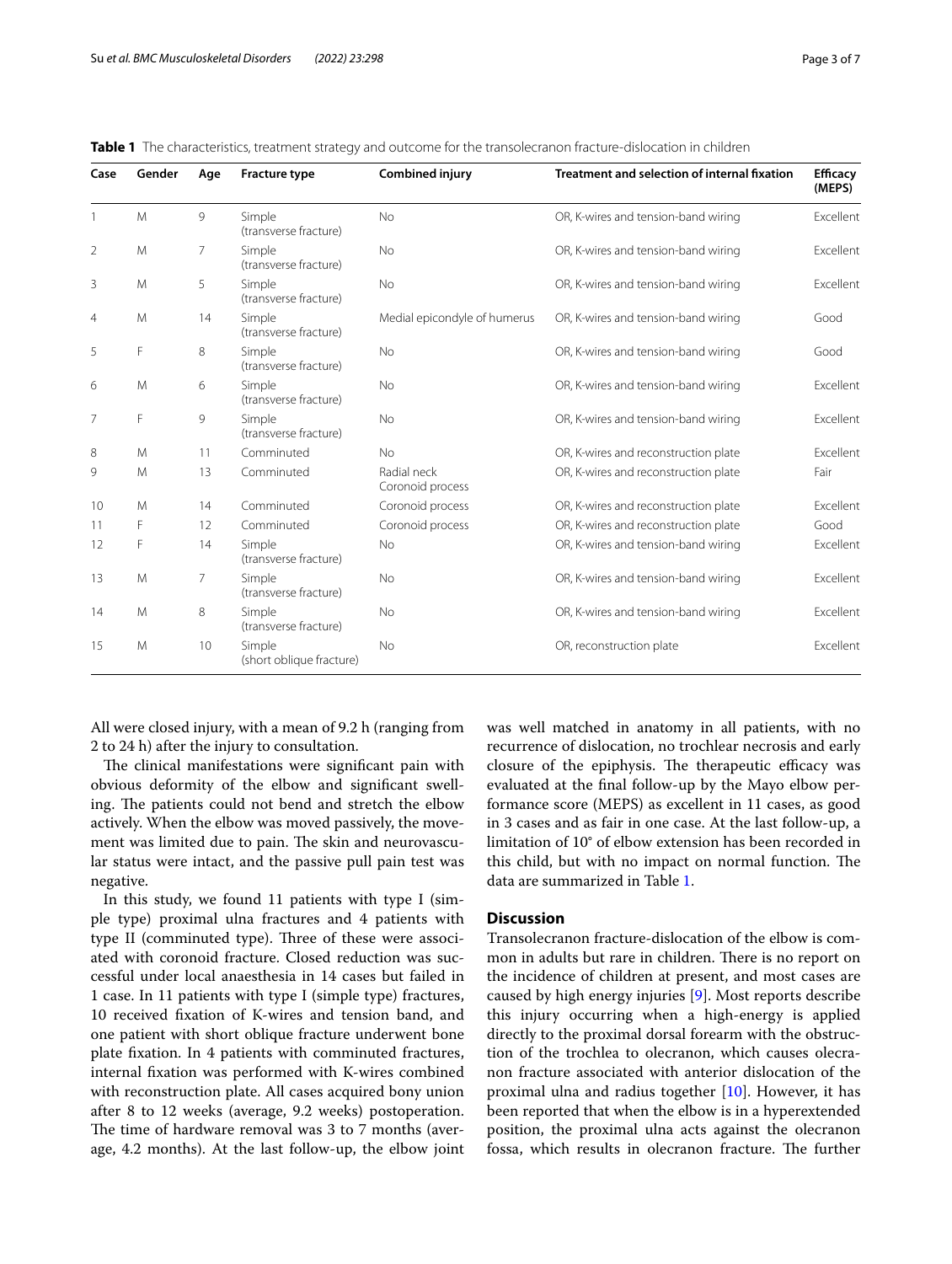

<span id="page-3-0"></span>sustained efect of external force results in anterior dislocation of the distal complex of fracture [\[4\]](#page-5-2). Transolecranon fracture-dislocation of the elbow is a type of anterior dislocation in which compromise of the ulnohumeral articulation occurs through an complex injury to the proximal ulna, while the annular ligament and the proximal radioulnar joint remain intact  $[11]$  $[11]$ .

In adults, fractures of the olecranon or proximal ulna are often serious. Type II fractures (comminuted type) are common, and most patients have coronoid process fractures. Therefore, stable anatomic reduction of the proximal ulna in adults with transolecranon fracturedislocation is complex and difficult. Fixation of K-wires combined with reconstruction plate is often required, and bone grafts may sometimes be needed [\[12](#page-6-7)]. But in our cases, 11 patients sufered simple type of proximal ulna fracture. And 4 patients had comminuted type, 3 of them with coronoid process fracture. This difference may be related to children's periosteum hypertrophy, bone flexibility and relative relaxation of the elbow ligament, however, the situation is completely diferent in adults (shown in Fig  $1$ ). Therefore, we believe that most transolecranon fracture-dislocations in children are simple type and not as complicated and serious as those in adults. This conjecture has not been reported before.

In children, transolecranon fracture-dislocation is easily misdiagnosed as a type I Monteggia fracture and divergent anterior dislocation of the elbow with olecranon fracture. The characteristic Monteggia lesions are fracture-dislocations of the forearm, and the defning lesion is a dislocation of the proximal radioulnar joint. In addition, Monteggia's classifcation of fracturedislocations does not include ulnohumeral articulation. For treatment of these fractures, it is necessary to restore the normal alignment of the proximal ulna, which is fundamentally diferent from that of transolecranon fracture-dislocation. In this study, transolecranon fracture-dislocation of the elbow was a type of anterior dislocation of the elbow, while the proximal radioulnar joint remained intact. This is also different from Suzuki's report of a case of divergent anterior dislocation of the elbow with olecranon fracture  $[13]$  $[13]$ . This report described olecranon fracture of the ulna and anterior dislocation of the elbow joint with dislocation of the upper radioulnar joint and complete rupture of the annular ligament [\[13](#page-6-8)]. Therefore, the essential difference between transolecranon fracture-dislocation and type I Monteggia fracture and divergent anterior dislocation of the elbow with olecranon fracture is that the upper radioulnar joint is intact and stable. So, once the olecranon fracture has gained anatomic reduction, the brachioradial joint can be automatically reduced and matched, and the elbow can also be stabilized.

The dislocation of elbow in most children can been successfully reduced with closed reduction under local anaesthesia, based on the force of the injury mechanism. After reduction of dislocation, only a midline longitudinal dorsal incision was used for open reduction and internal fxation for olecranon fractures, which is conducive to early functional training of the elbow. If closed reduction failed, open exploration, reduction and internal fixation can be performed. The ulnar trochlear notch is 180° around the trochlea. Its integrity is important for the stability of elbow  $[14]$  $[14]$  $[14]$ . The interlocking of the olecranon and the coronoid process in their corresponding fossae on the distal aspect of the humerus provides additional stability at the extremes of ulno-humeral motion. Therefore, ulnar olecranon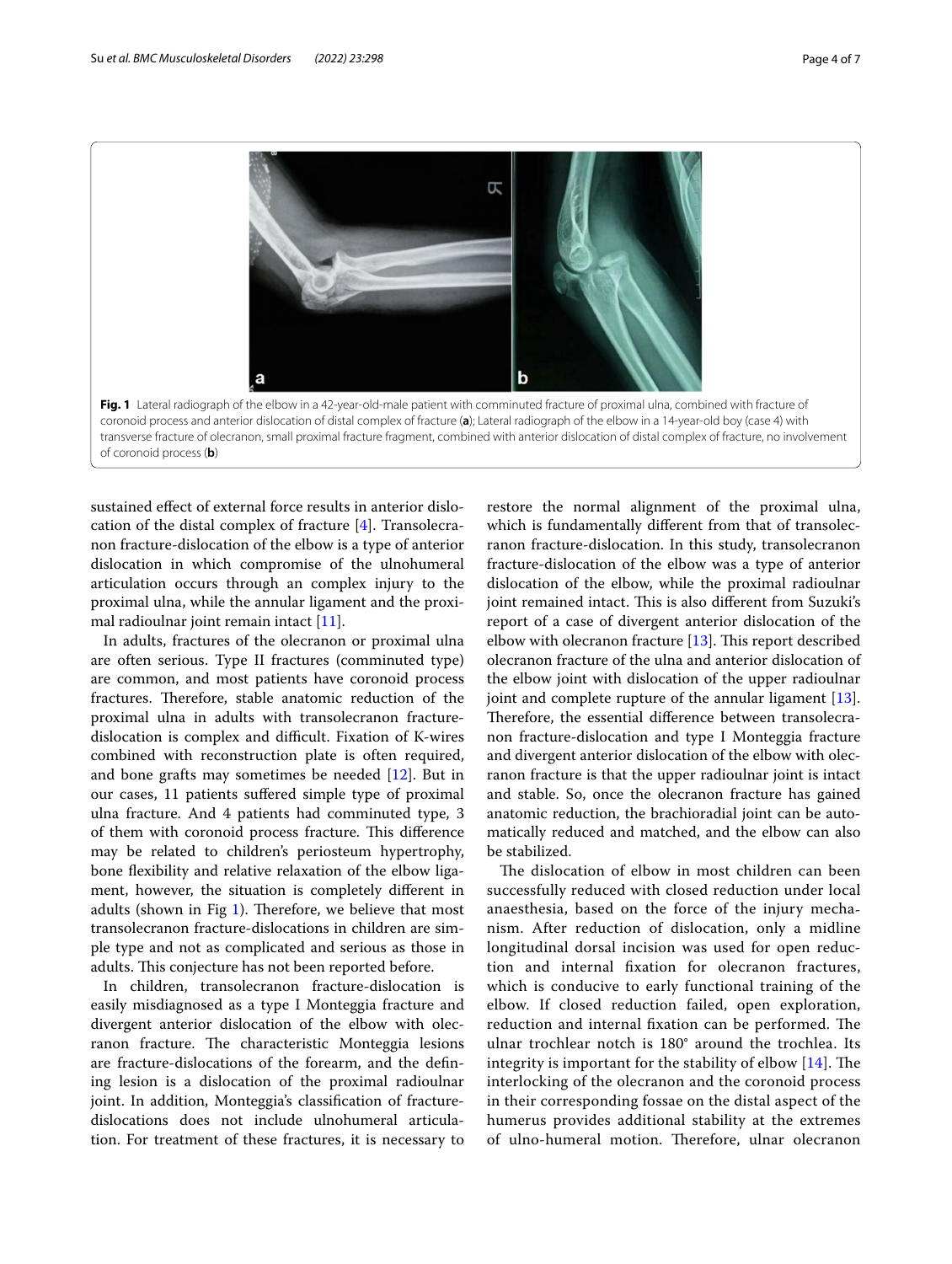fractures should be anatomically reduced, especially in patients with coronoid process fractures, to restore the normal depth and width of the trochlear notch as much as possible  $[15]$  $[15]$ . If not, it will lead to instability or subluxation of the brachioradialis joint. The failure of treatment is due to improper treatment of the coronoid process fracture or incomplete restoration of the normal anatomical structure of the proximal ulna [[16\]](#page-6-11). Olecranon fractures in children are usually less serious than those in adults, and these fractures in children are most often simple. Corradin used a cannulated screw to fx the olecranon fracture especially in older patients who did not have a comminuted fracture, with good efects and less complications [[17\]](#page-6-12). However, considering the damage to the epiphysis and epiphyseal growth plate, we did not choose this fixation method. Therefore, reconstruction by smooth K-wires and tension bands is relatively easy and safe, without the combination of reconstruction plate. In addition, as proximal fracture fragment is small, the use of reconstruction plates may damage the epiphysis of the olecranon. However, K-wires combined with plate fxation is still needed in children with comminuted fracture. In our cases with simple type fractures, 10 patients received tension band with K-wire fxation(shown in Fig. [2\)](#page-4-0), and one patient with a short oblique fracture underwent bone plate fxation. In 4 patients with comminuted fractures, internal fxation was K-wires combined with reconstruction plates (shown in Fig. [3\)](#page-5-3).

The elbow was fixed with a plaster bracket for 3 weeks postoperation and function training was started after plaster removal. Patients were followed for an average of 30.2 months (range, 24–48 months). At the last followup, the therapeutic efficacy was evaluated at the final follow-up by the Mayo elbow performance score (MEPS) as excellent in 11 cases, as good in 3 cases and as fair in one case. At the last follow-up, a limitation of 10° of elbow extension has been recorded in this child, but with no impact on normal function.

There are many limitations to this study. First, this is a retrospective analysis, and the number of cases of each type is small, therefore we were not able to carry out statistical comparative analysis. In addition, the follow-up time of some patients was short, so whether there would be later development of complications is still difficult to predict.

# **Conclusions**

In summary, transolecranon fracture-dislocation of the elbow in children is a rare complex fracture-dislocation. Transolecranon fracture-dislocation of the elbow in children is mainly simple. Treatment options depend on the type of fracture and dislocation. Only anatomical reduction of olecranon fractures and restoration of



<span id="page-4-0"></span>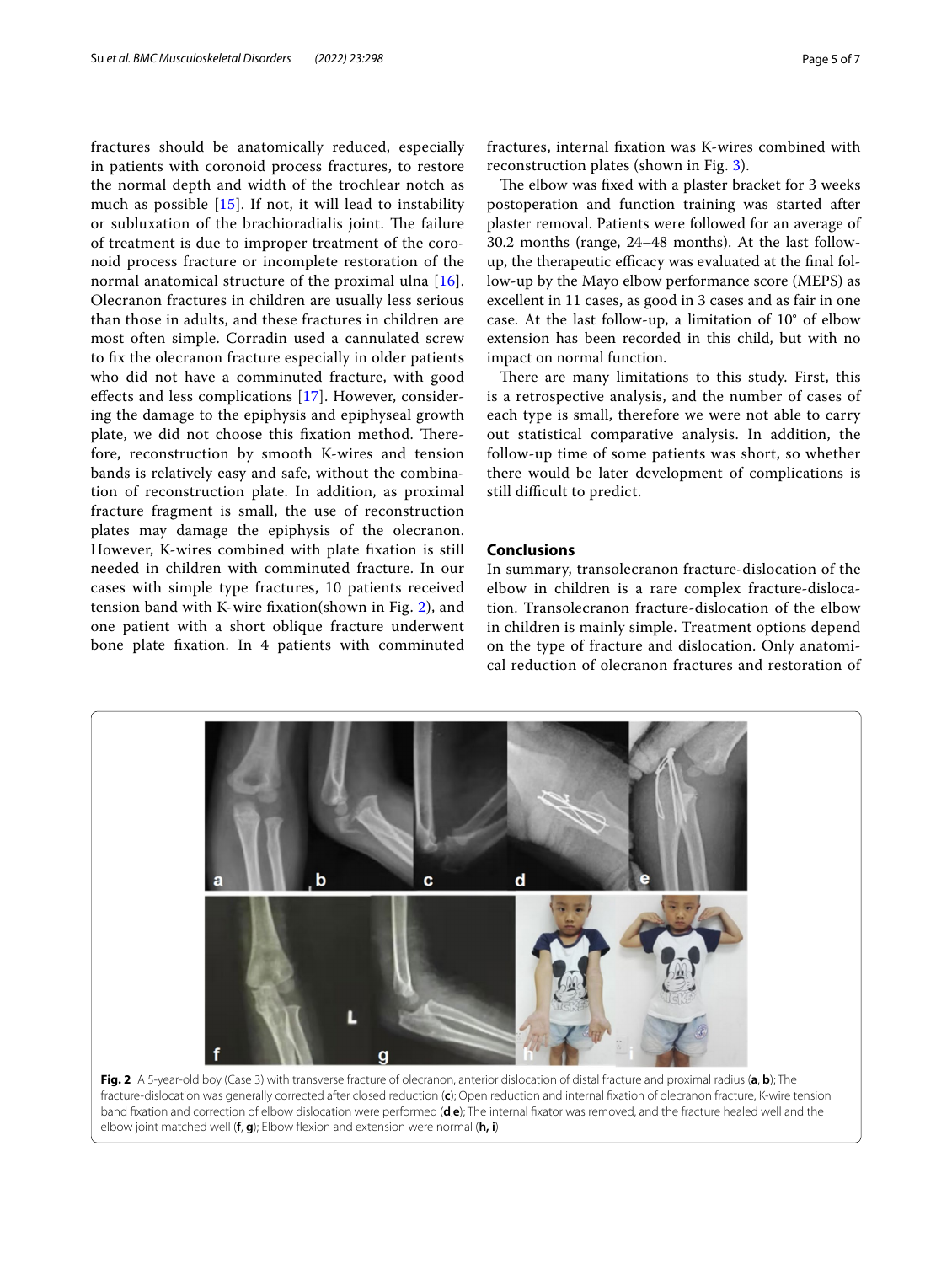

<span id="page-5-3"></span>Fig. 3 An 11-year-old boy (Case 8) with an olecranon comminuted fracture that does not involve the coronoid process and anterior dislocation of the distal complex of the fracture (**a**, **b**). Fracture-dislocation was generally corrected after closed reduction (**c**). K-wire was used for temporary fxation after anatomical reduction of the olecranon articular surface of the ulna. Part of the bone defect at the back of the metaphysis of the ulna was found, so it was fxed with K-wires combined with a reconstruction plate. (**d**, **e**); At the end of follow-up, the fracture healed well, and the elbow joint matching was satisfactory (**f**, **g**); the elbow function was normal (**h**, **i**)

normal trochlear notches can obtain stable brachioradialis joints and achieve better clinical results.

#### **Abbreviations**

MEPS: Mayo elbow performance score; CT: Computed tomography; M: Male; F: Female; OR: Open reduction.

#### **Acknowledgements**

None.

#### **Authors' contributions**

QJ and YTW designed the study, modifed and approved the fnal version of the manuscript. FS, CS wrote the frst draft of the manuscript. BW, ML, JNQ, YTY collected, analyzed and interpreted the data. All authors have read and approved the manuscript.

## **Funding**

This study was fnancially supported by National Natural Science Foundation of China (81871743), Innovation Team Projects – Innovation Capability Support Program of Shaanxi Province (2020TD-036), and Clinical Medical Research Center Projects – Innovation Capability Support Program of Shaanxi Province (2020LCZX-03). The funders had no role in study design, data collection and analysis, decision to publish, or preparation of the manuscript.

## **Availability of data and materials**

The data and materials are available from the corresponding author on reasonable request. All authors share their raw data, and we summarize it in Table [1.](#page-2-0)

# **Declarations**

## **Ethics approval and consent to participate**

This study was approved by the ethics committee of Hong Hui hospital, Xi'an Jiaotong University. All parents or guardians of the minors provided written informed consent prior to participation in the study. All methods were carried out in accordance with relevant guidelines and regulations (declaration of Helsinki).

#### **Consent for publication**

All patients or guardians of these children signed the informed consent before surgery and provided the consent to publish and report individual clinical data.

#### **Competing interests**

The authors declare that they have no competing interests.

#### **Author details**

<sup>1</sup> Pediatric Orthopaedic Hospital, Honghui Hospital, Xi'an Jiaotong University, Xi'an 710000, China. <sup>2</sup> Research Center for Skeletal Developmental Deformity and Injury RepairSchool of Life Science and Medicine, Northwest University, 229 Taibai North Road, Xi'an 710000, China. <sup>3</sup> Clinincal Research Center for Pediactric Skeletal Deformity and Injury of Shaanxi Province, Xi'an 710000, China.

Received: 14 December 2021 Accepted: 17 March 2022

#### **References**

- <span id="page-5-0"></span>1. Biga N, Thomine JM. La luxation trans-olécranienne du coude [Transolecranal dislocations of the elbow]. Rev Chir Orthop Reparatrice Appar Mot. 1974;60(7):557–67 French.
- <span id="page-5-1"></span>2. Loup J. Luxation antérieure de l'articulation du coude avec fracture de l'olécrane [Anterior luxation of the elbow joint with fracture of the olecranon]. Acta Orthop Belg. 1984;50(5):700–4 french.
- 3. Rasool MN. Dislocations of the elbow in children. J Bone Joint Surg Br. 2004;86(7):1050–8.
- <span id="page-5-2"></span>4. Wilkerson RD. Anterior elbow dislocation associated with olecranon fractures–review of the literature and case report. Iowa Orthop J. 1993;13:223–5.